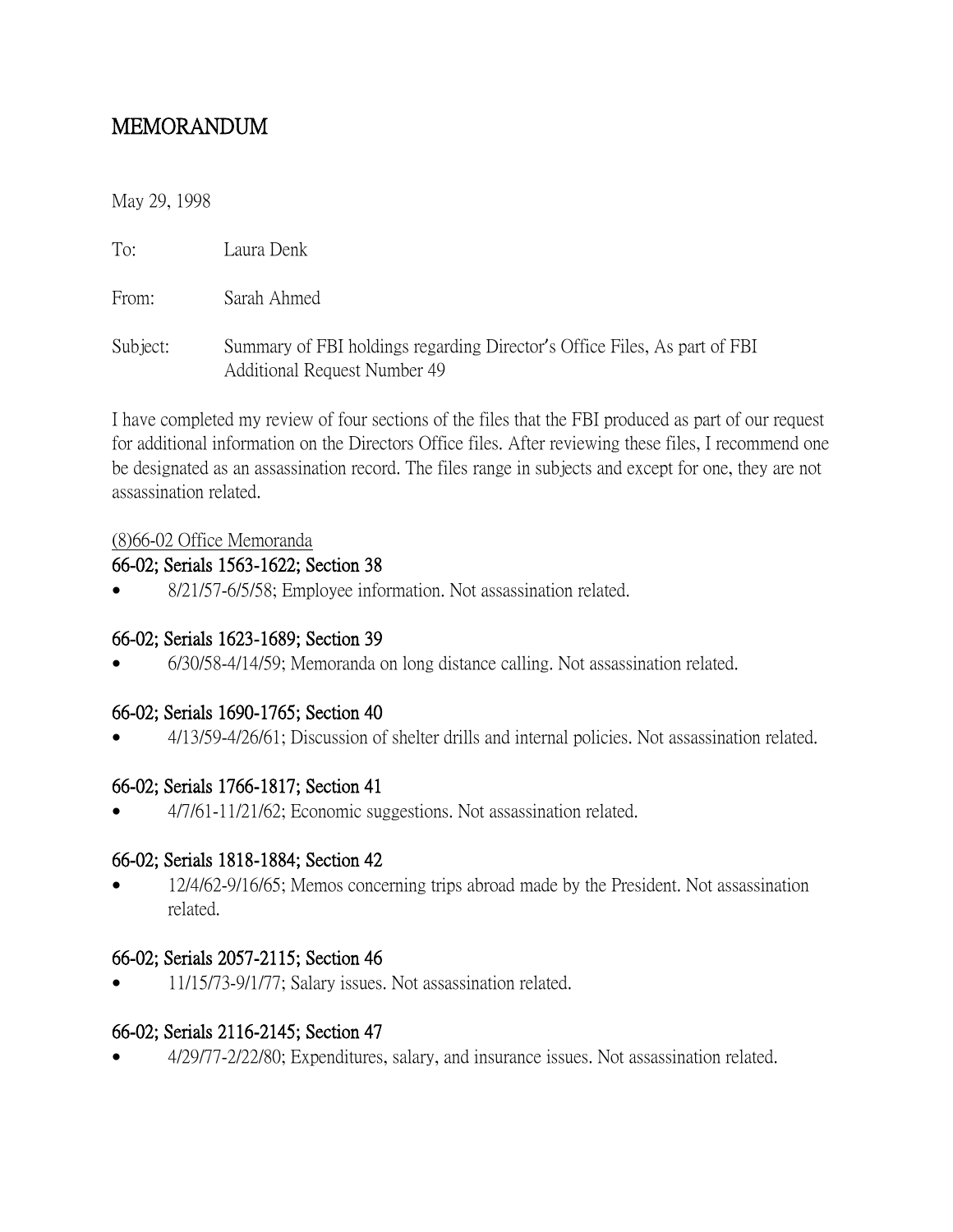# (9) 62-112876 Protection of Attorney General

# 62-HQ-112876; Serials 1-173; Section 1

3/7/69-3/10/82; Awards to law enforcement officials. Not assassination related.

### (10) 62-112654 Threats Against Attorney General

### 62-HQ-112654; Serials460-546; Section 6

4/26/74-1/17/75; Travel plans of Attorney General. Not assassination related.

# 62-HQ-112654; Serials 547-620; Section 7

 2/6/75-9/3/75; Ensuring maximum protection of Attorney General, budget descriptions. Not assassination related.

# 62-HQ-112654; Serials 621-678; Section 8

8/26/75-2/20/76; Travel plans of Attorney General. Not assassination related.

# 62-HQ-112654; Serials 679-764; Section 9

2/6/76-11/8/76; Same as above. Not assassination related.

# 62-HQ-112654; Serials 765-837; Section 10

 10/7/76-12/6/77; Travel itineraries of Attorney General, Finances involved with security. Not assassination related.

### 62-HQ-112654; Serials 838-904; Section 11

12/13/77-7/8/81; Similar to above. Not assassination related.

### (11) 62-48771 White House

### 62-48771; Serials 99-151; Section 3

 3/24/54-3/7/58; People who enter the White House and who have influence in the White House. Not assassination related.

### 62-48771; Serials 152-228; Section 4

 7/30/58-1/5/65; Personnel Security Matters, investigation of White House employees. Serial 215- 6/15/64; Charles Siles Wright advises he knows of a plot to take over the

White House, planned before the assassination of President Kennedy.

# 62-48771; Serials 229-389; Section 5

 1/7/69-9/29/69; White House tours, correspondence, and physical security. Not assassination related.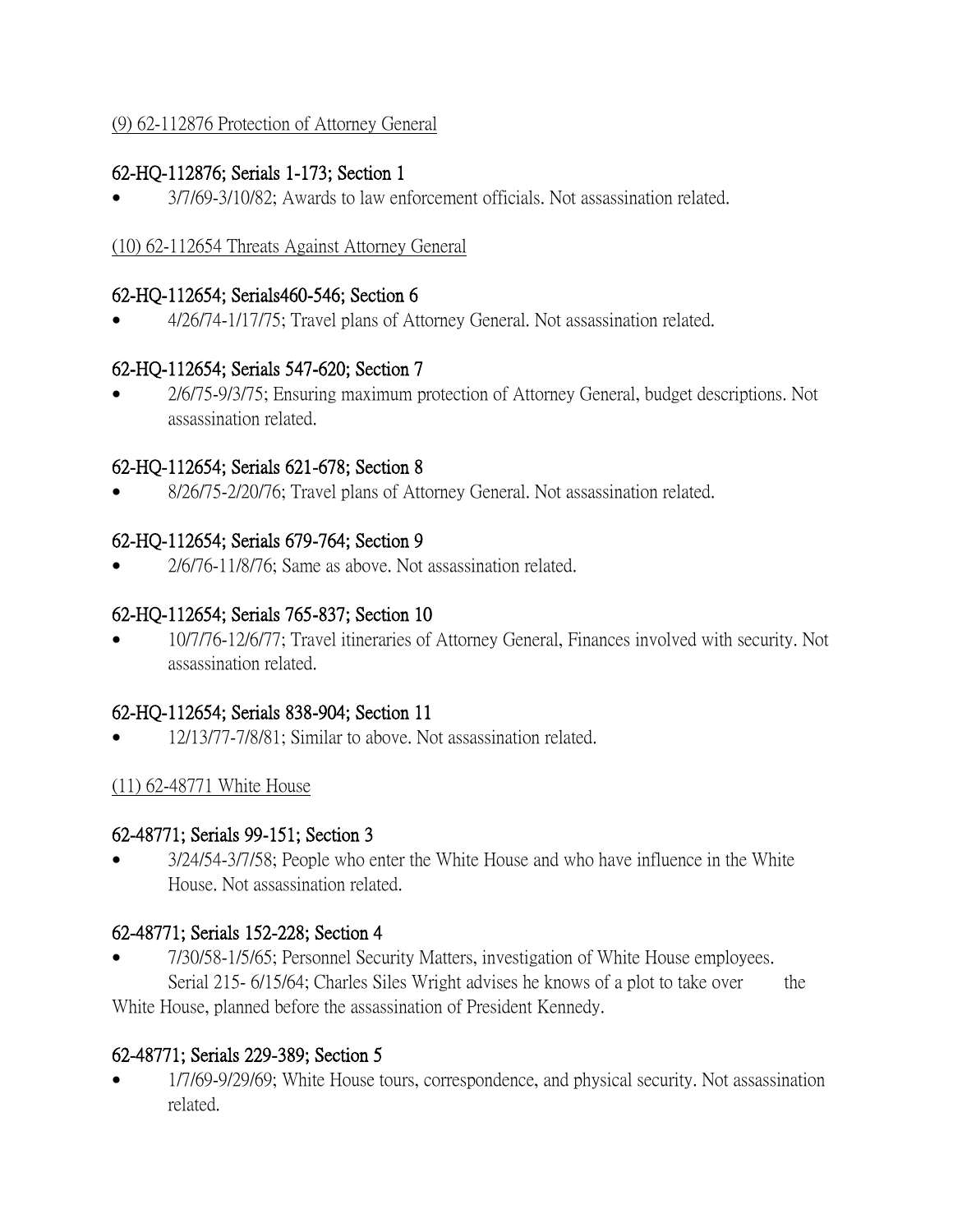# 62-48871; Serials 551-640; Section 8

• 1/21/74-12/20/76; Investigating White House staff, correspondence from White House to FBI. Not assassination related.

# 62-48871; Serials 756-800; Section 10

• 2/17/81-5/17/84; Security clearances of employees. Not assassination related.

# 62-48871; Serials 800X-850; Section 11

 8/20/84-10/4/89; Recent criminal activities, tracking of LCN, and racist vandalism. Not believed relevant.